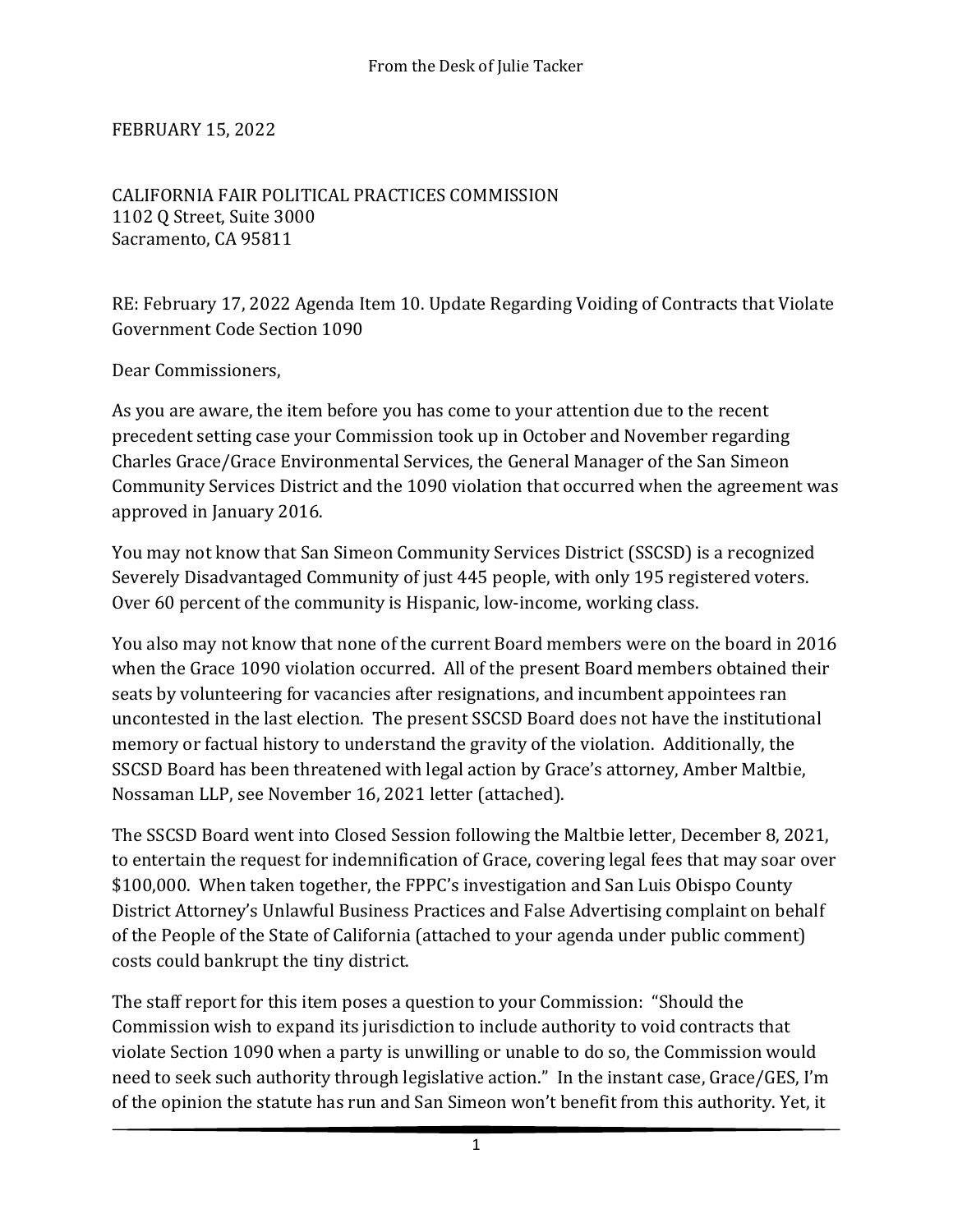is highly plausible that there are other small communities around the State that these violations occur, yet the public is unaware of their recourse. Your Commission should be able to step in on behalf of the public and void the contract per the intent of the law. It is requested that you pursue this authority.

Thank you for your attention to the matters above. Please feel free to contact me with any questions you may have.

Sincerely,

Julie Inder

Julie Tacker, Activist P.O. Box 6070 Los Osos, CA 93412 805-235-8262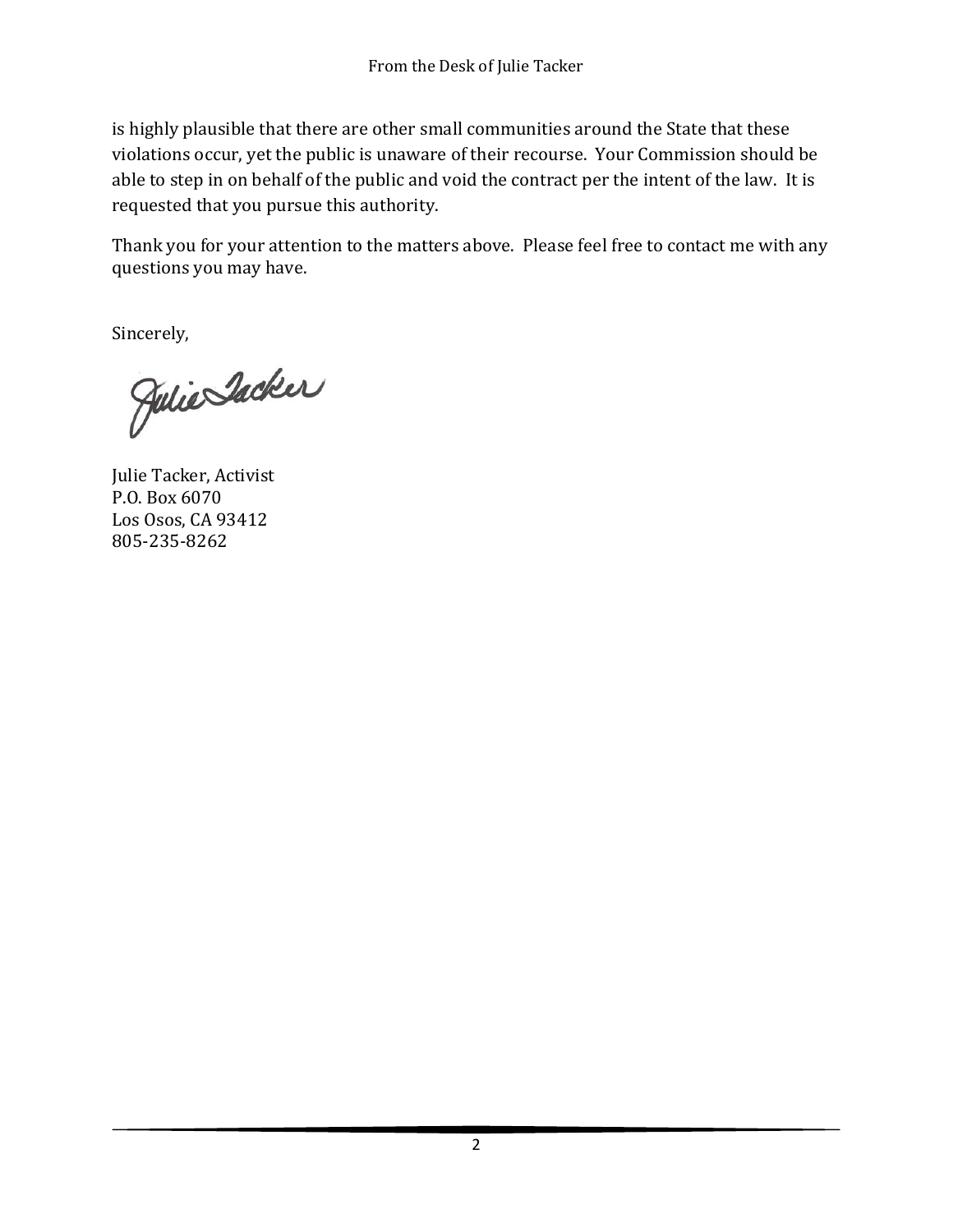

## **ATTORNEYS AT LAW**

777 South Figueroa Street 34th Floor Los Angeles, CA 90017 T 213.612.7800 F 213.612.7801

Amber Maltbie D 213.612.7803 amaltbie@nossaman.com

Refer To File # 504017-0001

November 16, 2021

Mr. Jeffrey Minnery Adamski Moroski Madden Cumberland & Green LLP

## *Via email only [jminnery@ammcglaw.com](mailto:jminnery@ammcglaw.com)*

Re: Indemnification

Dear Mr. Minnery:

We write on behalf of Mr. Grace and Grace Environment Services, LLC (hereinafter "GES") regarding Mr. Grace's request for indemnification pursuant to the 2016 Professional Services Agreement and 2021 Amendment and Restatement of Professional Services Agreement (hereinafter "Agreement") between GES and the San Simeon Community Services District (hereinafter "SSCSD").

As you are aware, Mr. Grace is entitled to indemnification for claims that arise from or relate to certain actions he takes pursuant to the Agreement. Specifically, Section X(H) provides (in relevant part):

"GES shall not be liable to SSCSD and SSCSD shall indemnify and hold harmless GES, its officers, supervisors, employees, agents and representatives from any claim, loss, liability, damage, injury, or expense, including attorney's fees which arise or are related to this Amendment and Restatement from any cause other than intentional, willful, or negligent operations or conduct of GES or any of its employees, agents or subcontractors."

The Fair Political Practices Commission ("FPPC") and the San Luis Obispo County District Attorney's office ("DA") recently concluded a joint investigation into Mr. Grace and GES on a wide range of allegations. The investigations were initiated after several complaints were filed against Mr. Grace and GES by two individuals known to be prolific filers of frivolous complaints against SSCSD, individual members of the SSCSD board of directors, business owners in the community, and other local public officials.<sup>1</sup> After a nearly 15 month investigation, Mr. Grace has entered into a stipulated settlement with the FPPC on a finding of a single violation which the FPPC has categorized as inadvertent.2

 $\overline{a}$ 

<sup>&</sup>lt;sup>1</sup> See, as just one example, FPPC ["Complaint and Case Information Portal"](https://fppc.ca.gov/enforcement/complaint-and-case-information-portal.html) and search by complainant name.

 $2$  We anticipate the FPPC will vote to approve the stipulated settlement at its November 18, 2021 meeting.